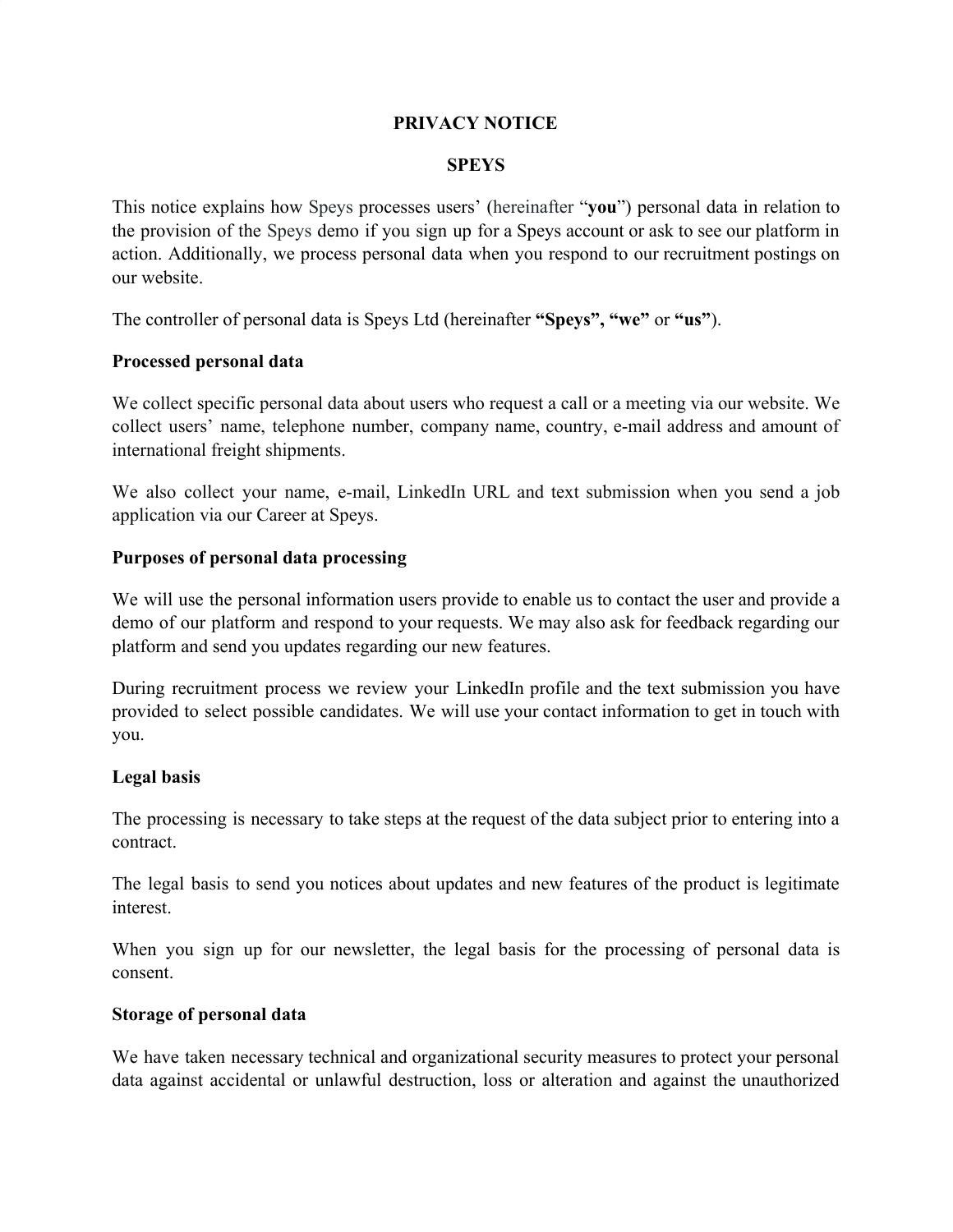disclosure, abuse or other processing in violation of applicable law. The information you provide is stored on our own or one of our business partners' secure servers within the EU.

# **Retention**

Typically, we store users' personal data for 1 year after your request for a demo. We erase personal data after the above described storage period or when you request us to erase your personal data. In the event of a dispute, the personal data will be retained until an agreement is reached or until the due date for the claim expires.

We the right to retain job applicants' personal data for up to 1 year after filling the corresponding job position.

# **Disclosure to recipients**

Any data you provide will not be publicly displayed or shared to other users. Certain employees have access to personal data to the extent necessary for the performance of their work duties.

### **Rights in relation to personal data**

**Right to be informed and access**. You may get information regarding your personal data processed by us.

**Right to data portability**. You have the right to receive your personal data from us in a structured, commonly used and machine-readable format and to independently transmit those data to a third party.

**Right to erasure**. You the right to have personal data we process about you erased from our systems if the personal data are no longer necessary for the related purposes.

**Right to rectification.** You have the right to correct any personal data that we process during the recruitment.

**Right to withdraw consent.** When you have given us consent to send you our newsletter, you may withdraw said consent at any time.

**Right to object to and restrict.** You have the right to stop your data being used for direct marketing and recruitment.

To exercise any of the abovementioned rights, the user should contact our customer support. We will respond to your requests within 30 days.

# **Electronic communication**